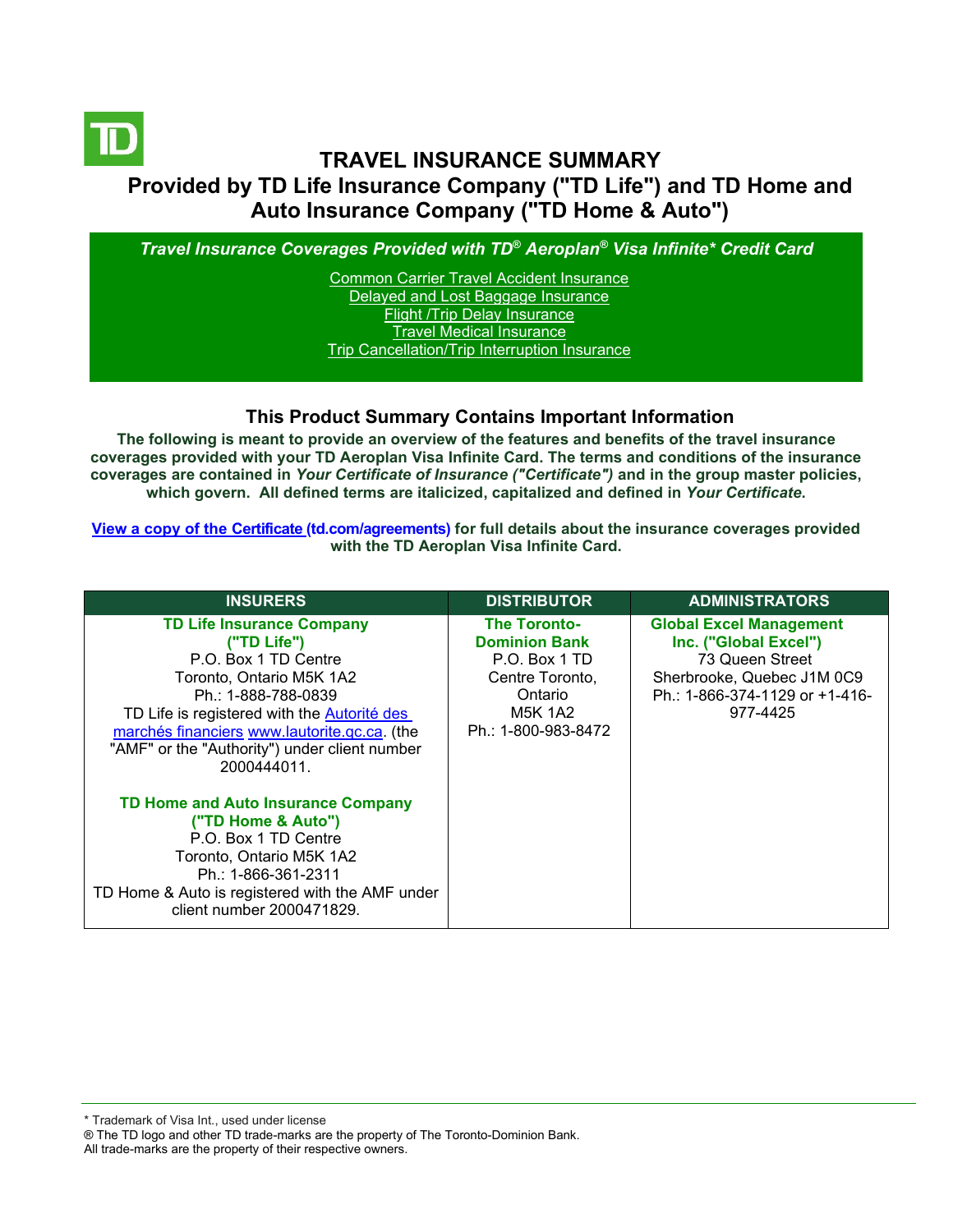

### **General Information You Need to Know**

The following is applicable to **all insurance coverages** provided with the TD Aeroplan Visa Infinite Card, unless otherwise specified*:*



**Complaint Handling:** For information about our complaint processing policy and where a complaint may be filed, please visit our Customer Service & Problem Resolution page at: **<https://www.tdinsurance.com/customer-service/problem-resolution>**.



**Misrepresentation:** *You* must be accurate and complete in *Your* dealings with the *Insurer* at all times. The *Insurer* will not pay a claim if *You*, any person insured under *Your Certificate* or anyone acting on *Your* behalf makes a misrepresentation, attempts to deceive or mislead the *Insurer*, or makes a fraudulent, false or exaggerated statement or claim.



**Cancellation:** Insurance coverages are considered canceled on the date the credit card account is closed. If, at any time, *You* don't want these insurance coverages, *You* can decide not to use them or contact *Your* credit card provider to apply for a different credit card with alternative insurance coverages.



**Cost:** Your TD Aeroplan Visa Infinite Card has an annual fee charged by your credit card provider. No additional fee will be charged for the insurance coverages provided with the TD Aeroplan Visa Infinite Card.



**Claims:** *You* must report *Your* claim to *Our Administrator* by calling 1-866-374-1129 no later than the following time limits after the covered event(s) occurred:

- **Common Carrier Travel Accident Insurance** 
	- o 30 days; refer to section 8 "Making a claim" for full details.
- **Delayed and Lost Baggage Insurance** 
	- o 45 days; refer to section 6 "Claims" for full details.
- **Flight/Trip Delay Insurance** 
	- o 45 days; refer to section 3 "Claims" for full details.
- **Travel Medical Insurance** 
	- o Immediately; refer to sections 11 "General Conditions" and 10 "How to make a claim" for full details.
- **Trip Cancellation/Trip Interruption Insurance** 
	- o Immediately; refer to sections 11 "General Conditions" and 10 "How to make a claim" for full details.

Once *We* have approved the claim, *We* will notify *You* and payment will be made within 60 days. If the claim has been denied, *We* will inform *You* of the claim denial reasons within 60 days. *You* can appeal the decision by submitting new information to *Our Administrator*. For complete details, please see the applicable claims section (as listed above) in *Your Certificate.*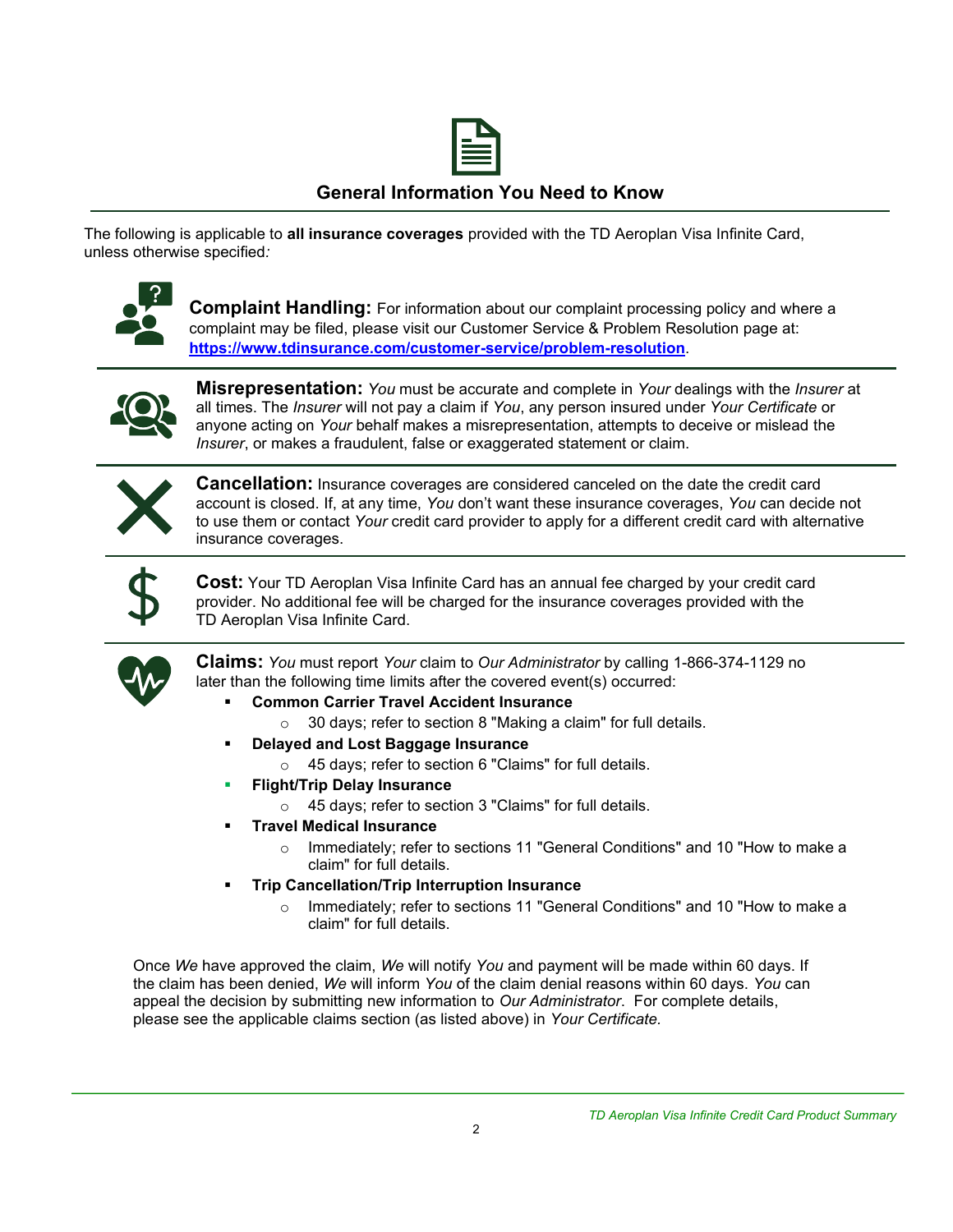# **General Information You Need to Know**

**Eligibility:**

| <b>Benefit</b>                                                                                     | <b>Who is Eligible</b>                                                                                                                                                                               | <b>Additional Eligibility Requirements</b>                                                                                                                                                                                             |
|----------------------------------------------------------------------------------------------------|------------------------------------------------------------------------------------------------------------------------------------------------------------------------------------------------------|----------------------------------------------------------------------------------------------------------------------------------------------------------------------------------------------------------------------------------------|
| <b>Common Carrier Accident</b><br><b>Insurance</b><br>Delayed and Lost Baggage<br><b>Insurance</b> | <b>Primary Cardholder</b><br><b>Primary Cardholder's Spouse</b><br><b>Primary Cardholder's</b><br><b>Dependent Children</b><br><b>Additional Cardholder</b><br><b>Additional Cardholder's Spouse</b> | The credit card must be in<br>٠<br>good standing; and<br>The <i>Insured Person</i> must<br>٠<br>be a resident of<br>Canada; and<br>be able to provide proof                                                                            |
| <b>Flight/Trip Delay Insurance</b>                                                                 |                                                                                                                                                                                                      | of travel.                                                                                                                                                                                                                             |
| <b>Travel Medical Insurance</b><br><b>Trip Interruption/Trip</b><br><b>Cancellation Insurance</b>  | <b>Primary Cardholder</b><br><b>Primary Cardholder's Spouse</b><br><b>Primary Cardholder's</b><br><b>Dependent Children</b><br><b>Additional Cardholder</b><br><b>Additional Cardholder's Spouse</b> | The credit card must be in<br>п<br>good standing; and<br>The Insured Person must:<br>п<br>be a resident of<br>٠<br>Canada:<br>be able to provide proof<br>ш<br>of travel; and<br>have a valid GHIP (Travel<br>Medical Insurance Only). |

**Note:** For full details, please see the "Eligibility" section and/or the definition of "*Insured Person*" in each *Certificate*.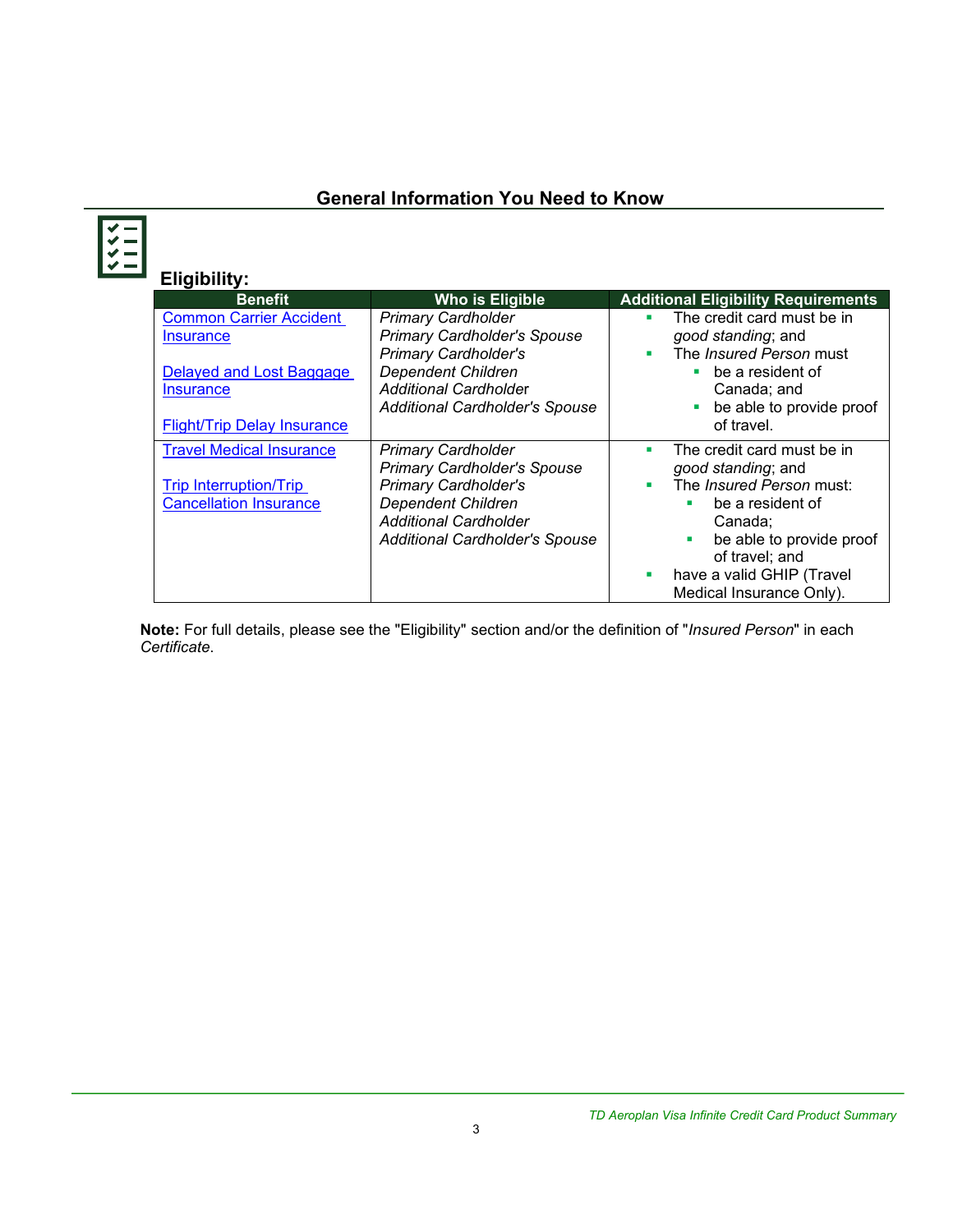<span id="page-3-0"></span>

# **Common Carrier Travel Accident Insurance**

*Issued by TD Life under Group Policy Number TGV009 (the "Policy") to The Toronto-Dominion Bank (the "Policyholder"). Global Excel provides Claims and Assistance services under the Group Policy.*

#### **What is included in this coverage?**

Common Carrier Travel Accident Insurance provides travel coverage if the *Insured Person(s)* suffers a covered *Loss* arising from and occurring on a *Covered Trip* while travelling on a *Common Carrier*.

### **What are the benefits?**

| <b>Benefit</b>                                                                                                            | <b>Maximum Benefit</b> |
|---------------------------------------------------------------------------------------------------------------------------|------------------------|
| Accidental Death or Dismemberment, Loss of Sight, Speech, or Hearing Benefit                                              |                        |
| Accidental Loss of Life                                                                                                   | Up to \$500,000        |
| Accidental Loss of Speech and Hearing                                                                                     | Up to \$500,000        |
| Accidental Loss of Both Hands or Both Feet or Sight of both Eyes or a<br>combination of Hand, a Foot, or Sight of One Eye | Up to \$500,000        |
| Accidental Loss of One Arm or Leg                                                                                         | Up to \$375,000        |
| Accidental Loss of One Hand or One Foot or Sight of One Eye                                                               | Up to \$333,350        |
| Accidental Loss of Speech or Hearing                                                                                      | Up to \$333,350        |
| Accidental Loss of Thumb and Index Finger of the same Hand                                                                | Up to \$166,650        |
| Paralysis - Quadriplegia (Complete paralysis of both upper and lower<br>limbs)                                            | Up to \$500,000        |
| Permanent Total Disability (Available only to Primary Cardholder and Spouse)                                              |                        |
| Paralysis - Paraplegia (Complete paralysis of both lower limbs)                                                           | Up to \$500,000        |
| Paralysis - Hemiplegia (Complete paralysis of upper and lower limbs of one of<br>side of the body)                        | Up to \$500,000        |
| <b>Permanent Total Disability</b>                                                                                         | Up to \$500,000        |
| Coma                                                                                                                      | Up to \$500,000        |
| <b>Special Benefits</b>                                                                                                   |                        |
| <b>Family Transportation Benefit</b>                                                                                      | Up to \$5,000          |
| <b>Repatriation Benefit</b>                                                                                               | Up to \$10,000         |
| <b>Rehabilitation Benefit</b>                                                                                             | Up to \$10,000         |

**Note:** If an *Insured Person* has multiple *Losses* as a result of one accident, only the single largest benefit amount applicable to the *Loss* suffered is payable.

#### **What are the limitations and exclusions?**

This insurance contains limitations and exclusions (e.g., *Loss* resulting from suicide, attempted suicide or loss that is intentionally self-inflicted*, Loss* caused by declared or undeclared war, etc.).

For complete details, please see the "Exclusions" (Section 7) and "General Conditions" (Section 10) sections in *Your Certificate.*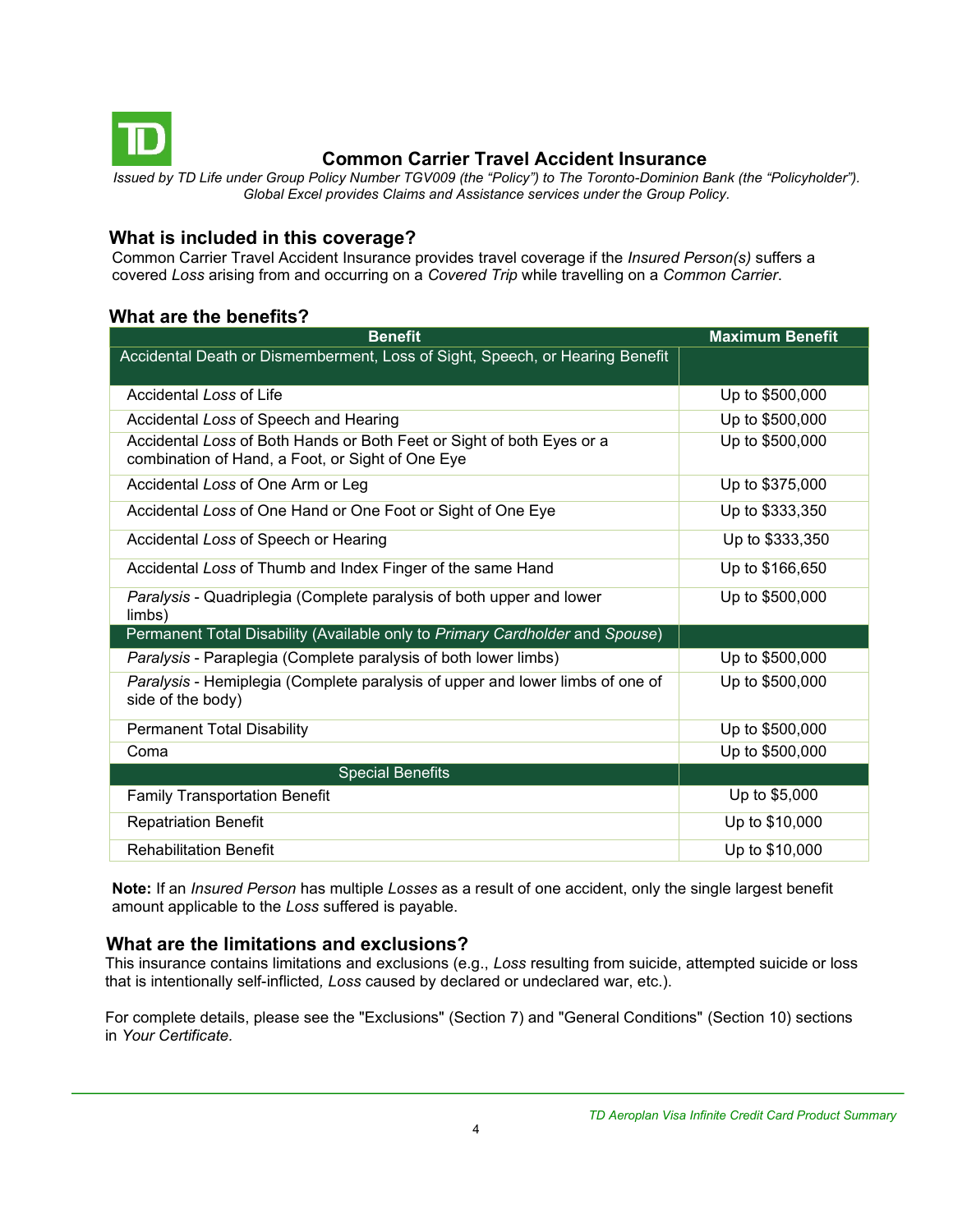<span id="page-4-0"></span>

## **Delayed and Lost Baggage Insurance**

*Issued by TD Home & Auto under Group Policy Number TDVB112008 (the "Policy") to The Toronto-Dominion Bank (the "Policyholder"). Global Excel provides Claims and Assistance services under the Group Policy.*

#### **What is included in this coverage?**

Delayed and Lost Baggage Insurance provides financial protection if a traveler's baggage has been lost while on a *Covered Trip* or the baggage has been delayed upon arrival at the final destination.

#### **What are the benefits?**

| <b>Benefit</b>                   | <b>Maximum Benefit Payable</b>                                                                                                                               |
|----------------------------------|--------------------------------------------------------------------------------------------------------------------------------------------------------------|
| <b>Delayed</b><br><b>Baggage</b> | For baggage delayed over 4 hours, up to \$1,000 of coverage per Covered<br>Person for the purchase of Essential Items, such as clothing and toiletries.      |
| Lost Baggage                     | Up to \$1,000 of coverage per Covered Person to reimburse You for the portion of<br>the replacement cost of personal property not covered by Common Carrier. |

**Note:** The total benefits payable for Delayed Baggage and Lost Baggage are subject to a maximum of \$1,000 per Covered Person per trip. To activate coverage, *You* must charge at least 75% of the Ticket cost to Your TD Credit Card. Coverage will be in force while baggage is in the custody of the Common Carrier.

# **What are the limitations and exclusions?**

This insurance contains limitations and exclusions. For example, no coverage is provided for:

- Expenses incurred more than ninety-six (96) hours after arriving at the *Final Destination* as shown on the *Ticket*
- Expenses incurred after the *Checked Baggage* is returned to the *Covered Person*
- Baggage not checked
- Baggage held, seized, quarantined or destroyed by customs or a government agency
- Money
- **•** Securities
- Credit cards and other negotiable instruments
- Tickets and documents or *Losses* occurring when the *Checked Baggage* is delayed on a *Covered Person's* return to their home province or territory of residence.

For complete details, please see the "Exclusion and Limitations" (Section 5) and "General Conditions" (Section 7) sections in *Your Certificate.*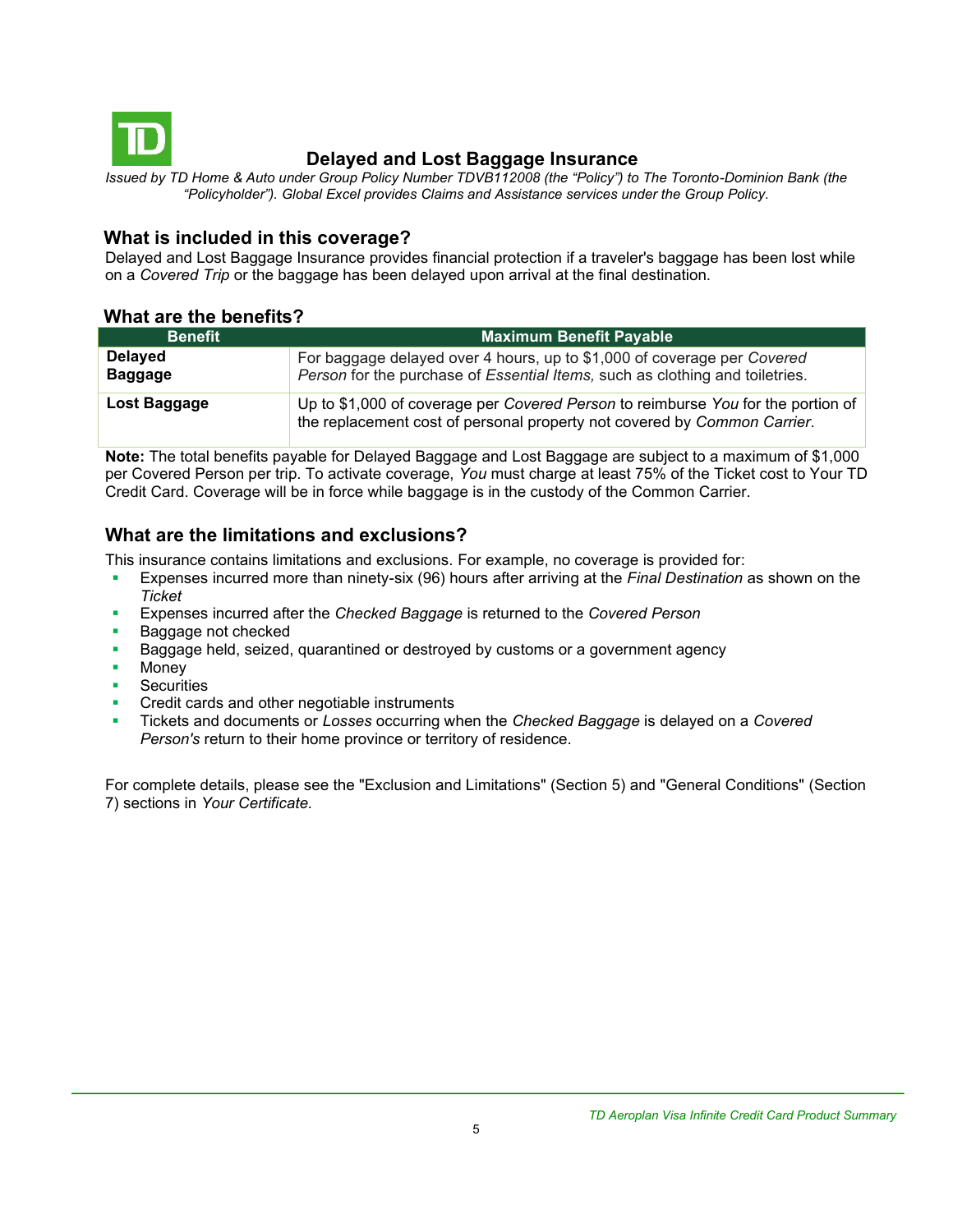<span id="page-5-0"></span>

# **Flight/Trip Delay Insurance**

*Issued by TD Home & Auto under Group Policy Number TGV010 (the "Policy") to The Toronto-Dominion Bank (the "Policyholder"). Global Excel provides Claims and Assistance services under the Group Policy.*

#### **What is included in this coverage?**

Flight/Trip Delay Insurance provides travel coverage to reimburse reasonable expenses for meals, accommodation while delayed and reasonable additional ground transportation expenses.

#### **What are the benefits?**

| <b>Benefit</b>     | <b>Maximum Benefit Payable</b>                                          |
|--------------------|-------------------------------------------------------------------------|
| <b>Flight/Trip</b> | Up to \$500 for reasonable expenses for meals and accommodation if your |
| Delay              | flight/trip is delayed for an eligible cause for 4 hours or more.       |

**Note**: To activate coverage, at least 75% of your trip cost must be paid for using your TD Credit Card and/or associated Aeroplan points.

#### **What are the limitations and exclusions?**

This insurance contains limitations and exclusions. For example, coverage does not include loss caused by:

- **Any event made public prior to the date of booking**
- **EXEC** Laws/regulations issued by any Government or Public Authority
- Strikes or labor disputes
- Bomb search or threat

For complete details, please see the "\$500 Flight/Trip Delay Coverage" (Section 2) and "General Conditions" (Section 5) sections in *Your Certificate.*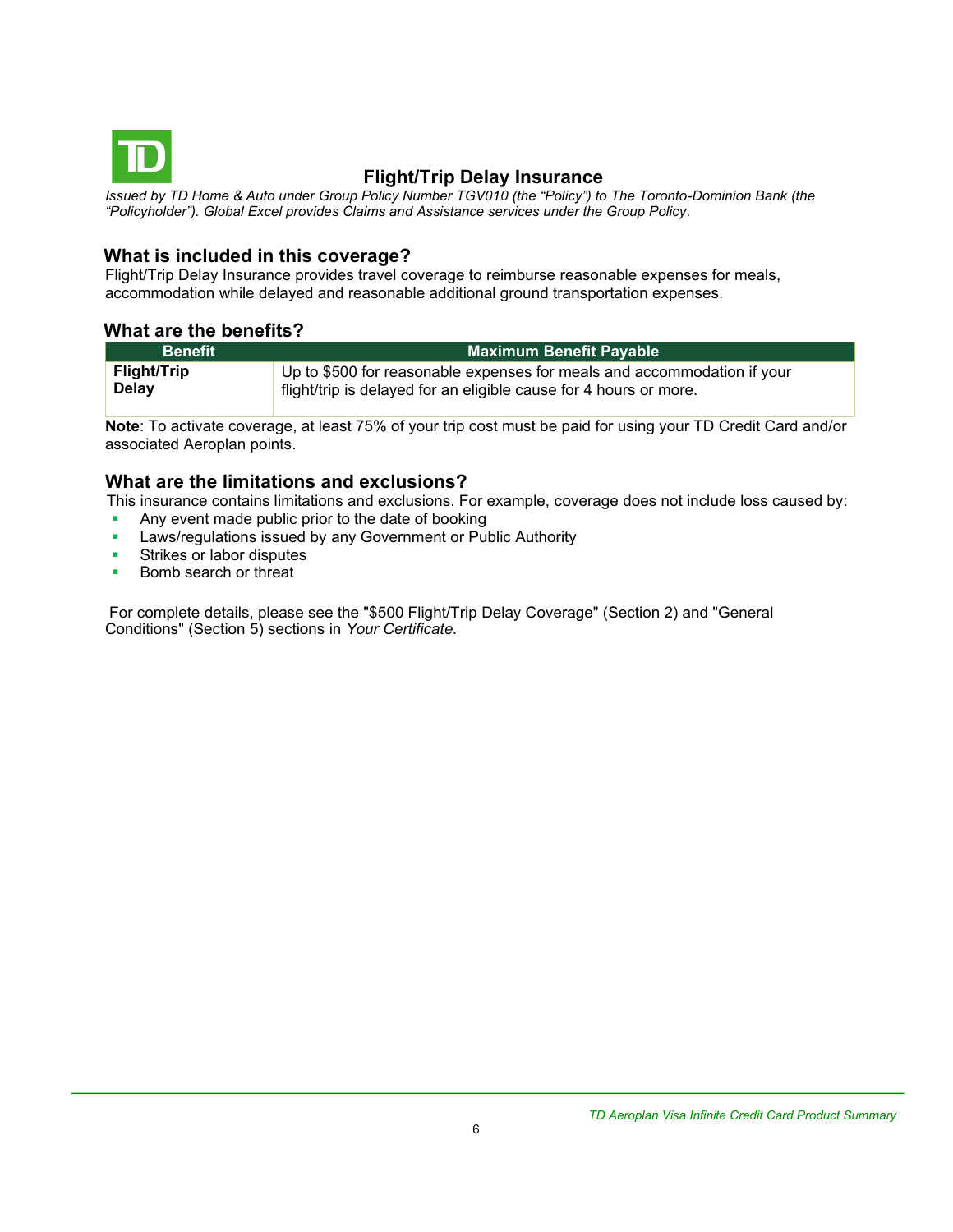<span id="page-6-0"></span>

# **Travel Medical Insurance**

*Underwritten by TD Life under Group Policy TI002 issued to The Toronto-Dominion Bank (the "Policyholder" or "TD Canada Trust"). Global Excel provides Claims and Assistance services.*

#### **What is included in this coverage?**

Travel Medical Insurance coverage pays a benefit if an *Insured Person* suffers an eligible *Medical Emergency*  during a *Covered Trip*.

### **What are the benefits?**

| Coverage                                                                                                                                                       | <b>Maximum Benefit Payable</b><br>(per Insured Person per Covered Trip)                              |
|----------------------------------------------------------------------------------------------------------------------------------------------------------------|------------------------------------------------------------------------------------------------------|
| Medical Emergency Coverage including:<br>Hospital<br>Physician's bills<br>Diagnostic services<br>Ambulance<br>Medical appliances<br>Emergency return home<br>٠ | Up to \$1,000,000                                                                                    |
| Private duty nursing                                                                                                                                           | Up to \$5,000                                                                                        |
| Accidental dental                                                                                                                                              | Up to \$2,000                                                                                        |
| <b>Bedside Companion</b>                                                                                                                                       | Round trip economy air fare and up to \$1,500 for meals and<br>accommodation for a Bedside Companion |
| <b>Travelling Companion</b>                                                                                                                                    | One-way economy air fare                                                                             |
| Return and escort of Dependent Children                                                                                                                        | One-way economy air fare and escort if required by airline                                           |
| Vehicle return                                                                                                                                                 | Up to \$1,000                                                                                        |
| Return of deceased                                                                                                                                             | Up to \$5,000                                                                                        |

#### **What are the limitations and exclusions?**

This insurance contains limitations and exclusions (e.g., *Medical Conditions* that are not *Stable*, pregnancy, child born on trip, excessive use of alcohol, high risk activities, etc.). This insurance may not cover claims related *to Pre-Existing Medical Conditions* (e.g., heart conditions, high blood pressure, arthritis, etc.) that existed prior to the date of departure.

For complete details, please see the "Limitations and Exclusions: What your insurance does not cover" (Section 7) and "General Conditions" (Section 11) sections in *Your Certificate*.

#### **What is the coverage period?**

If you are 64 years of age or under, coverage is provided for the first 21 consecutive days of *Your Covered Trip*. If you are 65 years of age or older, coverage is provided for the first 4 consecutive days of *Your Covered Trip*. If your trip is longer, y*ou* can apply to top-up existing coverage by contacting our *Administrator* by telephone, if each *Insured Person* qualifies for coverage.